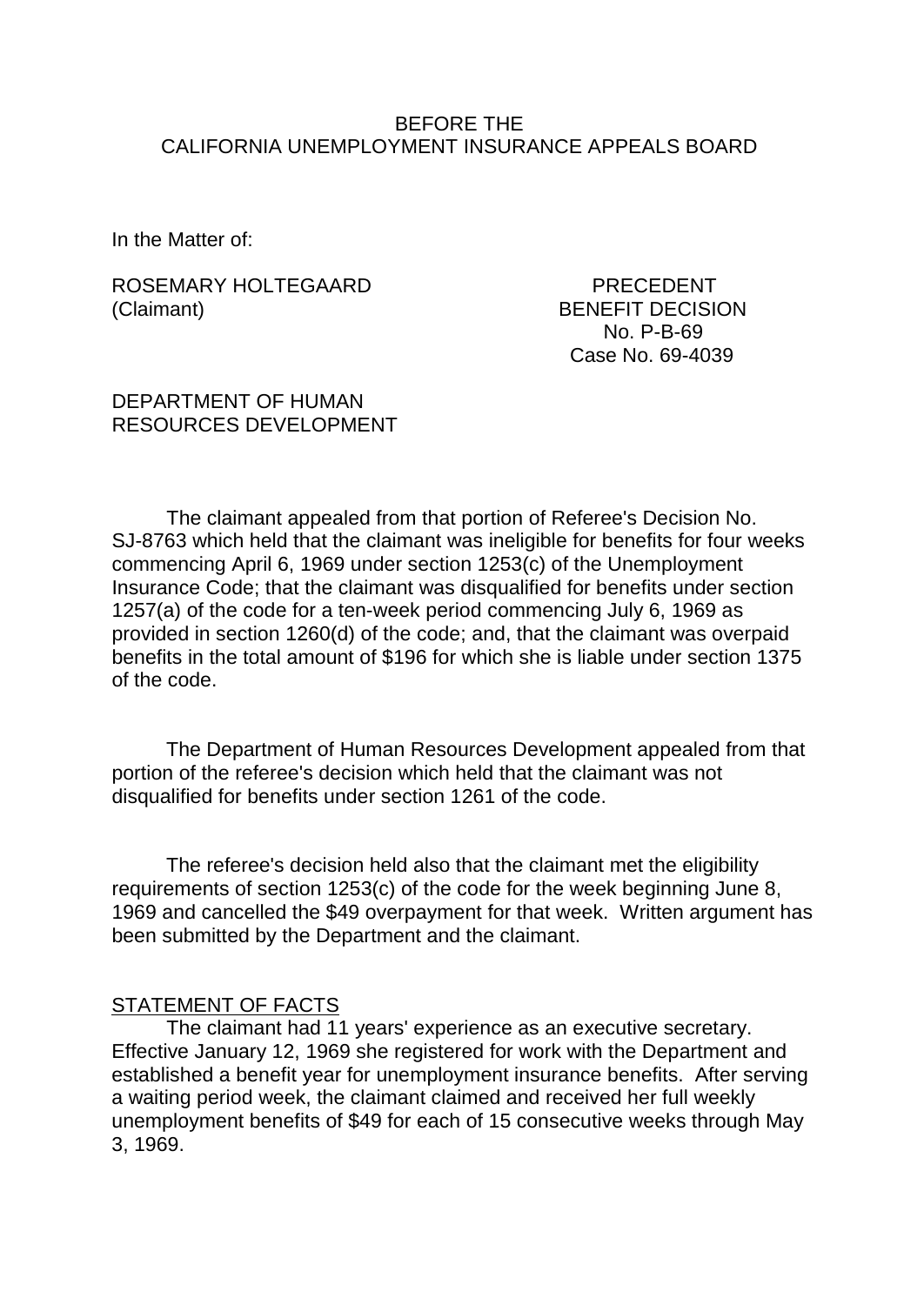## P-B-69

The claimant was pregnant when she first established her claim. She entered the hospital at 10:20 p.m. on Thursday, April 10, 1969, and her baby was born about two hours later. The claimant remained in the hospital for a total of about 37 hours until she was released with her baby at 11 a.m. on Saturday, April 12, 1969.

When the claimant was released from the hospital, she asked her doctor if she could return to work right away. The doctor informed the claimant she could return to work but that he would not recommend it. At the hearing the claimant presented a statement from her doctor dated August 26, 1969 that she could have returned to work May 26, 1969. Despite her doctor's recommendation, the claimant felt able to work and went shopping for groceries on Saturday afternoon after her release from the hospital. The following week the claimant went to the Department on Monday to file her claim for benefits for the week ending April 5, 1969, and on Friday, her regular report day, to file her claim for benefits for the week ending April 12, 1969. She also looked for work that week and during subsequent weeks. When she filed her claims for benefits for the weeks ending April 12, 19, 26 and May 3, 1969, on each occasion she answered "yes" to the question on the claim form: "Were you physically able to work full time each regular work day that week" and she answered "no" to the question: "Was there any other reason you couldn't have worked full time each regular work day that week." At no time did the claimant inform the Department of her hospitalization and the birth of her child "because I don't think it occurred to me."

For reasons not in the record before us, the claimant did not claim unemployment benefits for five weeks from May 4 through June 7, 1969. On June 11 she reopened her claim effective June 8, 1969, at which time she stated she had only one child under 16 years of age, which child was age eight (the child was actually then nine years old). The claimant testified she did not mention the baby because: "I guess I just never thought about it. She's so new I am still not used to the idea of having two children."

On June 20 and 27 and July 3 and 11, 1969, the claimant claimed and received full benefits of \$49 for each of the immediately preceding weeks. On June 20 a representative of the Department questioned the claimant about her child care and then referred her to work with a prospective employer. The employer reported to the Department that because the claimant had a young baby she was offered part-time work; however, the claimant insisted that she wanted full-time work and that her 15-year-old sister could furnish adequate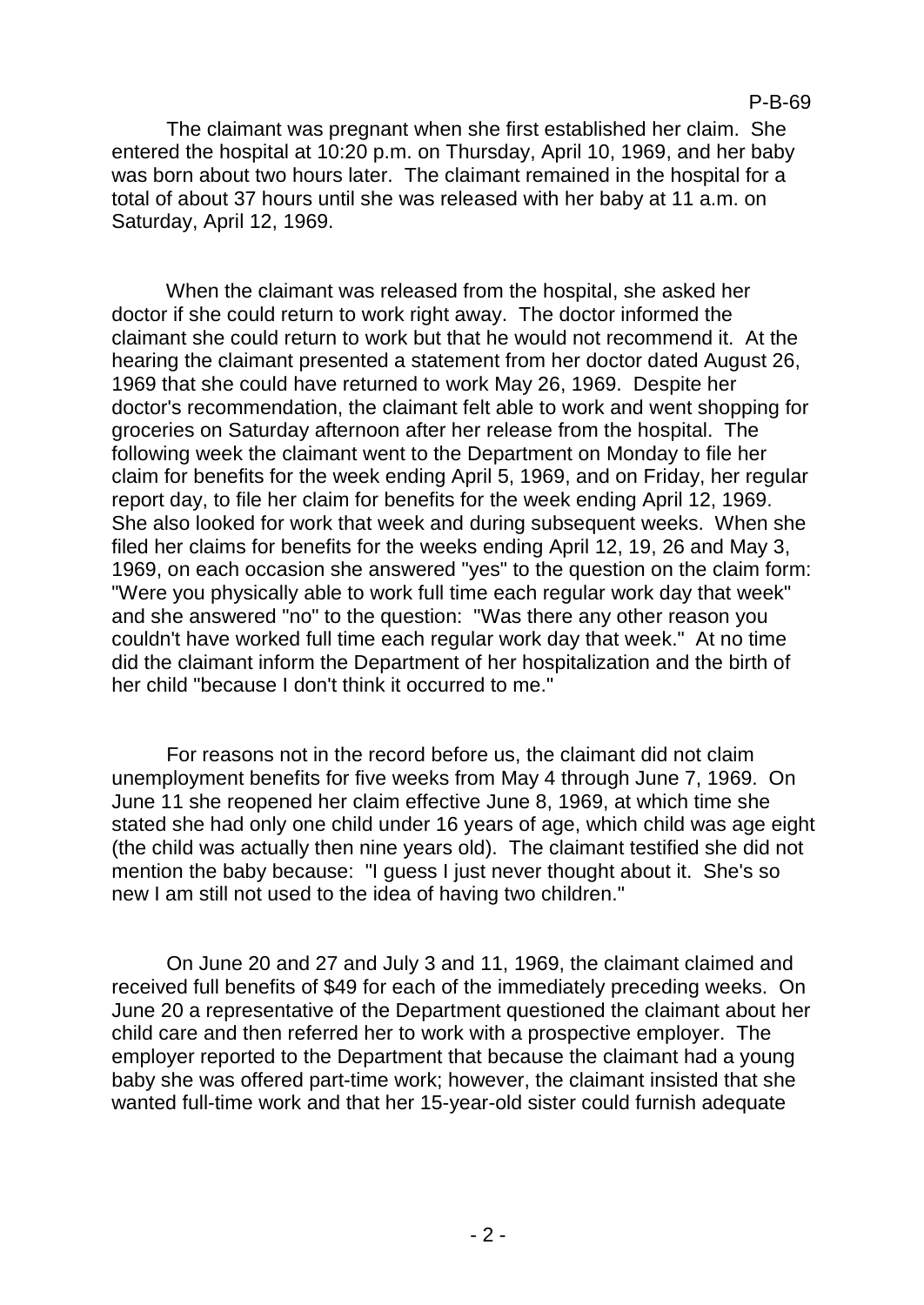child care. Because of this report, the claimant was interviewed again about her child-care arrangements by one Department representative on July 3 and twice on July 11 by another representative and on at least these three occasions the claimant denied she had an infant child. The claimant testified she felt her fitness as a mother was being questioned and that it was no concern of the Department how many children she had so long as she had adequate child care.

After obtaining further information from the county recorder, the hospital, and school authorities, the Department determined the claimant was not able to work or available for work beginning April 6, 1969 through June 14, 1969 as she had not shown she had been released for work by her doctor and her 15 year-old sister had to attend school and could not provide full child care until after June 13, 1969. The Department assessed a \$245 overpayment for the five weeks of benefits paid during this period.

At the hearing the claimant conceded that she had not been able to work or at least was not available for work each regular working day during the week ending April 12, 1969. However, despite her doctor's recommendation, the claimant insisted she was fully able to work beginning April 13, 1969. The referee made findings that the claimant was able to work beginning April 13 but that her obligation to personally care for her infant was such that she could not be considered available for work through the week ending May 3, 1969. The referee further found that on and after May 9, 1969 the claimant's testimony that she had arranged for the care of her child with a licensed child-care specialist was clearly supported by cancelled checks dated May 16, 23, 29, June 6 and July 3, 1969. Therefore, the referee concluded the claimant was able to work and available for work during the week beginning June 8, 1969.

The referee also found that the claimant had wilfully failed to report a material fact when she did not inform the Department about her hospitalization. However, the referee concluded there should be no successive disqualifications for false statements or for the withholding of material facts because each subsequent misrepresentation related to the Department's position the claimant had inadequate child care when she actually had made adequate care arrangements which she refused to disclose because she felt her fitness as a mother was being questioned.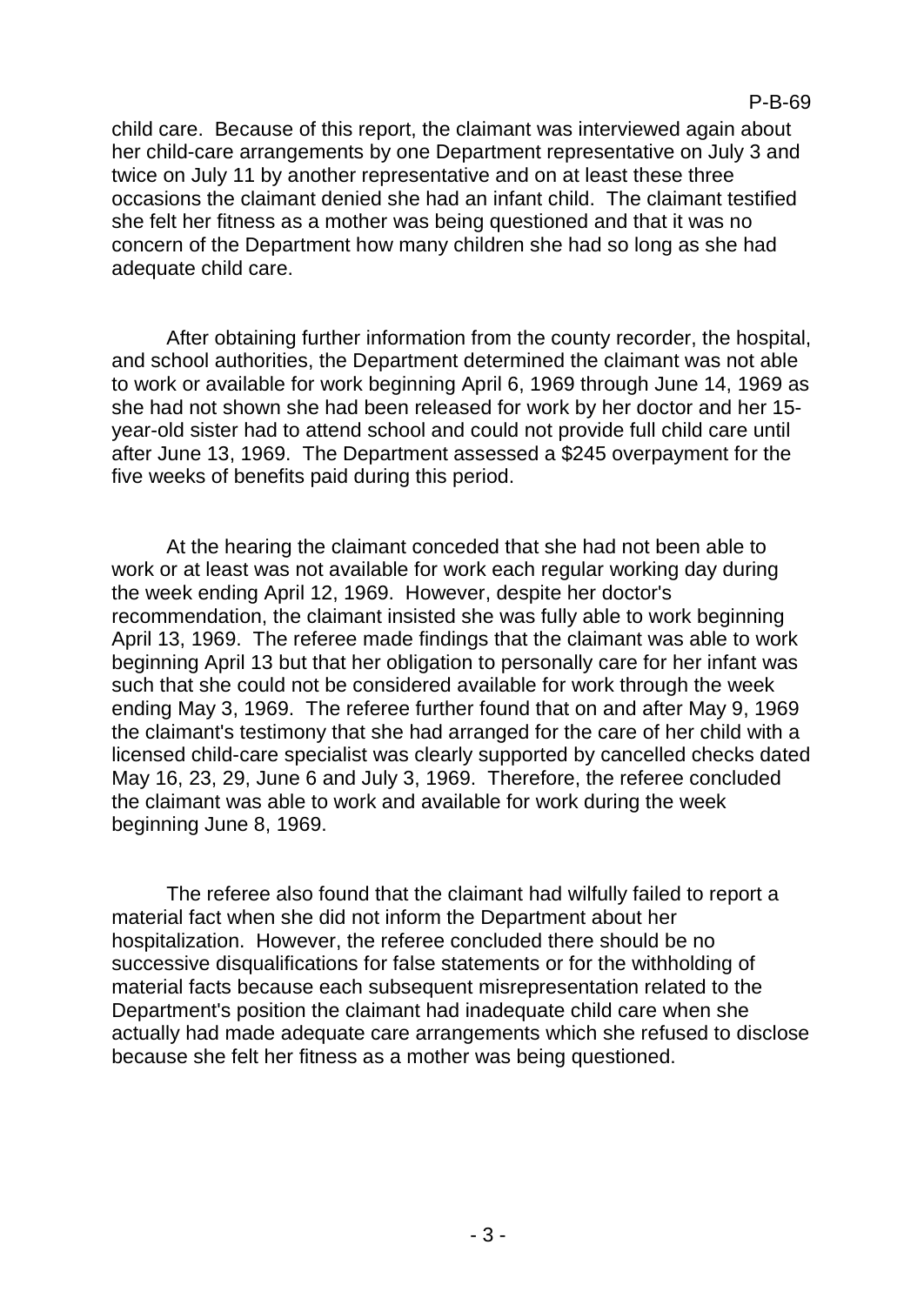The questions before us for consideration are:

- 1. Was the claimant able to work and available for work as required by section 1253(c) of the code during the five weeks for which she claimed and received unemployment benefits between April 6 and June 14, 1969;
- 2. Should the claimant have been disqualified for benefits under section 1257(a) of the code and if so was an extension of the period of ineligibility under section 1261 of the code appropriate; and,
- 3. Was the claimant overpaid benefits and liable for the repayment of such benefits under section 1375 of the code?

## REASONS FOR DECISION

Section 1253(c) of the Unemployment Insurance Code provides as follows:

"1253. An unemployed individual is eligible to receive unemployment compensation benefits with respect to any week only if the director finds that:

\* \* \*

"(c) He was able to work and available for work for that week<sup>"</sup>

In reviewing appeals from decisions of referees, we have followed the spirit of the juridical principle that the findings of the trier of fact who heard the evidence and observed the witnesses in the tribunal below will be disturbed only if arbitrary or against the weight of the evidence. (Appeals Board Decision No. P-B-10) However, this board is not restricted by the substantial evidence rule, but rather is obligated by law to also make findings of fact and thus to reweigh the evidence in deciding whether the referee's findings are or are not against the weight of the evidence. (Appeals Board Decision No. P-T-13)

In the present case the claimant has conceded that she was not able to work or at least available for work each regular working day in her usual occupation as an executive secretary during the week beginning April 6, 1969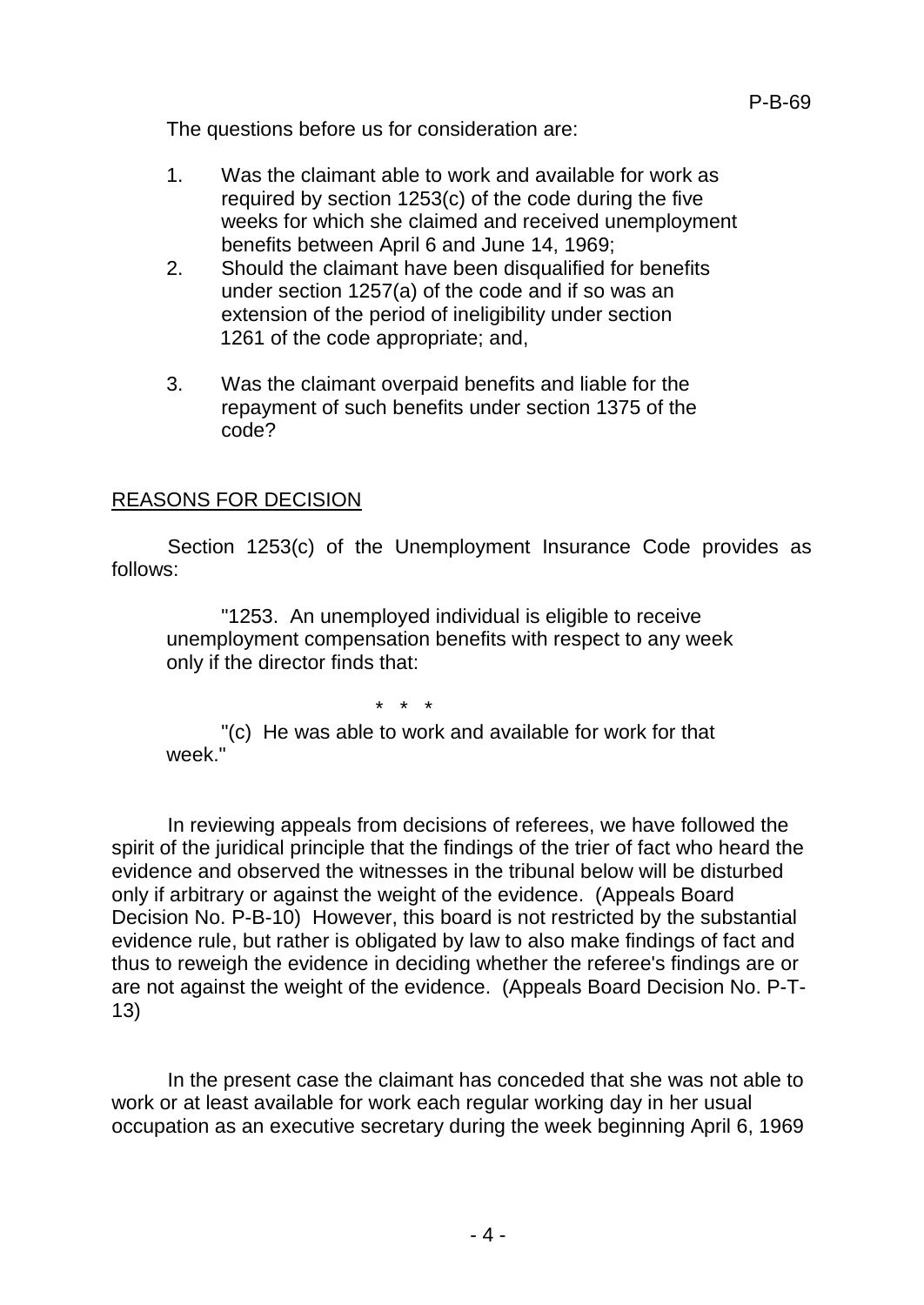when she was hospitalized for the birth of her child. The claimant contends, however, that she was able to work immediately thereafter and the referee so found. The claimant certainly took some action consistent with this contention; she reported in person to the Department and sought work. Nevertheless, an immediate return to work would have been contrary to her doctor's recommendation at the time the claimant left the hospital on April 12, 1969. The claimant's inability to work was in effect subsequently confirmed by her doctor in his statement of August 26, 1969 that the claimant could have returned to work May 26, 1969. It is our opinion that the weight of the evidence supports a finding that the claimant, despite her aspirations, was not able to work as required by section 1253(c) of the code the week beginning April 6, 1969 and thereafter through the week ending May 3, 1969. In addition, the claimant's availability for work during such period is highly questionable, since the record supports the referee's conclusion that the claimant did not establish that she had secured adequate child care prior to May 3. Therefore, she was overpaid benefits in the total amount of \$196 for such weeks.

With respect to the week beginning June 8, 1969, we conclude, as did the referee, that the claimant was then able to work, having been released by her doctor, and established that she had adequate child care. Therefore, the claimant met the eligibility requirements of section 1253(c) of the code during that week and the \$49 paid to her was not an overpayment of benefits.

Section 1257(a) and 1260(d) of the code provide in pertinent part as follows:

"1257. An individual is also disqualified for unemployment compensation benefits if:

"(a) He wilfully made a false statement or representation or wilfully failed to report a material fact to obtain any unemployment compensation benefits under this division."

"1260(d). An individual disqualified under subdivision (a) of Section 1257, under a determination transmitted to him by the department, is ineligible to receive unemployment compensation benefits for the week in which the determination is mailed to or personally served upon him, or any subsequent week, for which he is first otherwise in all respects eligible for unemployment compensation benefits and for not more than nine subsequent weeks for which he is otherwise in all respects eligible for unemployment compensation benefits. . . ."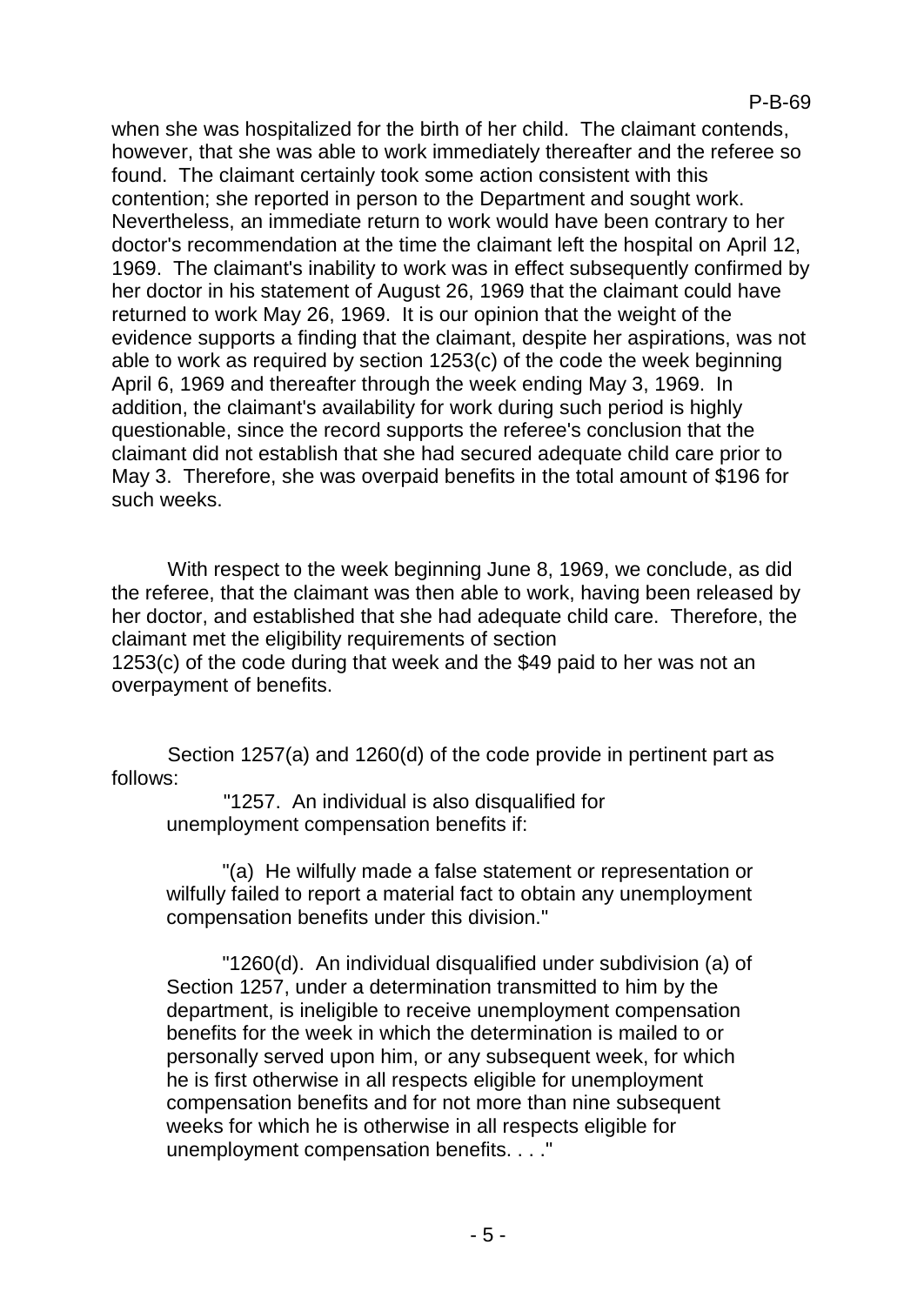In the present case the claimant was hospitalized on a regular working day, she gave birth to a child which necessarily involved some change in child care arrangements in order for the claimant to work, and she had her doctor recommend that she not work. All of these facts were clearly material to whether the claimant should or should not obtain unemployment benefits. Even though the claimant may have felt able to work immediately after her child was born, she was well aware that she could hardly be considered available for work while confined to a hospital. It was also not her prerogative to decide her own eligibility for benefits under the Unemployment Insurance Code but rather her obligation to report the facts to the Department as to her circumstances, particularly in answer to specific questions, and to permit the Department to perform its duty to determine the claimant's eligibility under existing law. The claimant's health and the number of her children and their ages, in view of the reaction of at least one prospective employer to the claimant's work application, were definite factors for consideration in referring the claimant to suitable employment as well as in deciding her ability to and availability for work.

Specifically, the claimant did not inform the Department of her hospitalization when she reported to file claims on Monday, April 14, 1969 (a late report) and on Friday, April 18, 1969. The claimant did not inform the Department of her doctor's recommendation that she not work when she claimed benefits for the weeks ending April 12, 19, 26 and May 3, 1969, in spite of specific questions on the claim form with respect to her ability to work and availability for work. On June 11, 1969 the claimant gave false information in reply to a question on how many children she had under age 16. On June 20, 1969, when she was interviewed about her child-care problems, the claimant did not reveal the extent of her problems. Even after these were brought to the attention of the Department by a prospective employer, the claimant in reply to specific questions on at least three occasions denied she had an infant child. From these facts we conclude that the claimant not only is subject to disqualification under section 1257(a) of the code for the ten-week maximum period set forth in section 1260(d) of the code, but that a consideration of the application of section 1261 of the code is indeed appropriate.

In Benefit Decision No. 6301, decided on June 17*,* 1955, we considered section 1261 of the code which then provided as follows:

"1261. When successive disqualifications under Sections 1256 or 1257 occur, the director may extend the period of ineligibility provided for in section 1260 for an additional period not to exceed eight additional weeks." (Emphasis added)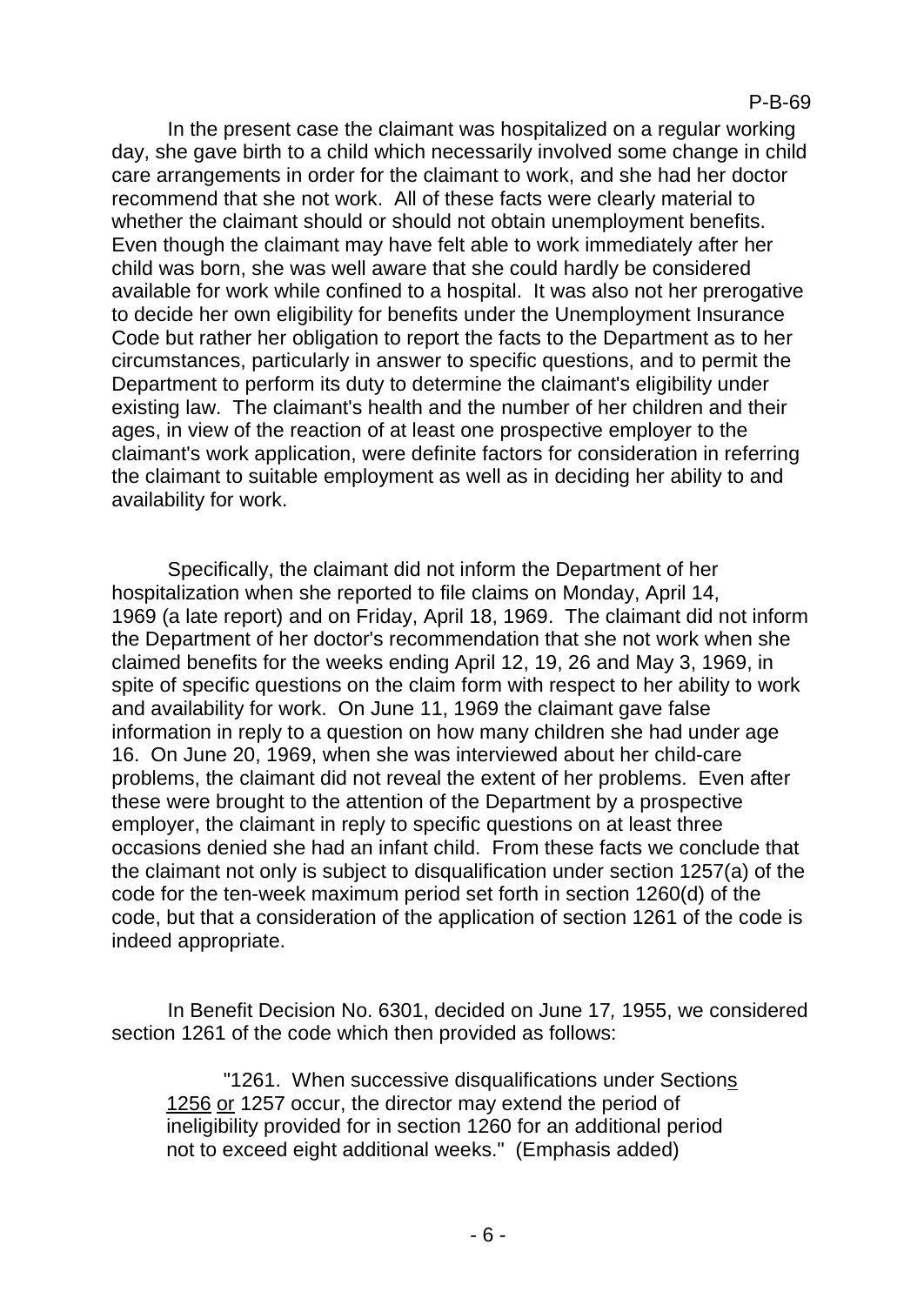The claimant in Benefit Decision No. 6301 on August 3 and September *2,* 1953 filed claims for benefits in which he falsely stated he had had no work during the weeks ending August 2 and August 9, 1953, respectively. Subsequent to filing these claims, the claimant first registered for work and filed an additional claim for benefits on January 17, 1954. The Department determined the claimant was disqualified for benefits for five weeks beginning January 17, 1954, the maximum then provided by section 1260 of the code, and an additional eight weeks beginning February 21, 1954. We affirmed this determination, stating in part as follows:

"It appears plain that the legislature intended that, in the case of a claimant who disqualified himself on more than one occasion, he should be subject to an additional eight-week period of ineligibility if the department determined that the facts surrounding the disqualification warranted such a penalty. If this be true, it would appear that the legislature was primarily concerned with the question of repeated disqualifying actions on the part of the claimant; and it would therefore follow that the words "successive disqualifications" refer to the claimant's actions rather than to the disqualifying periods resulting therefrom. Applying this reasoning to the case at hand, we find that the "successive disqualifications under section . . . 1257" occurred when the claimant on August 3, 1953 made the misstatement concerning the week ended August 2, 1953 which was then followed by his misstatement on September 2, 1953 with respect to the week ending August 9, 1953. Consequently, the department did not act improperly in imposing the additional eight-week period of ineligibility. "

In 1965, the legislature amended section 1261 of the code to delete the portions underlined above to refer only to disqualifications under section 1257 of the code and to eliminate reference to section 1256, so that section 1261 of the code now provides as follows:

"1261. When successive disqualifications under Section 1257 occur, the director may extend the period of ineligibility provided for in section 1260 for an additional period not to exceed eight additional weeks."

The fact that the legislature amended section 1261 of the code without changing the words "successive disqualifications" is indicative that our longstanding construction is in accord with legislative intent; otherwise the legislature would have used new or different language. (Crawford, The Construction of Statutes, 1940, section 224) Therefore, we reaffirm the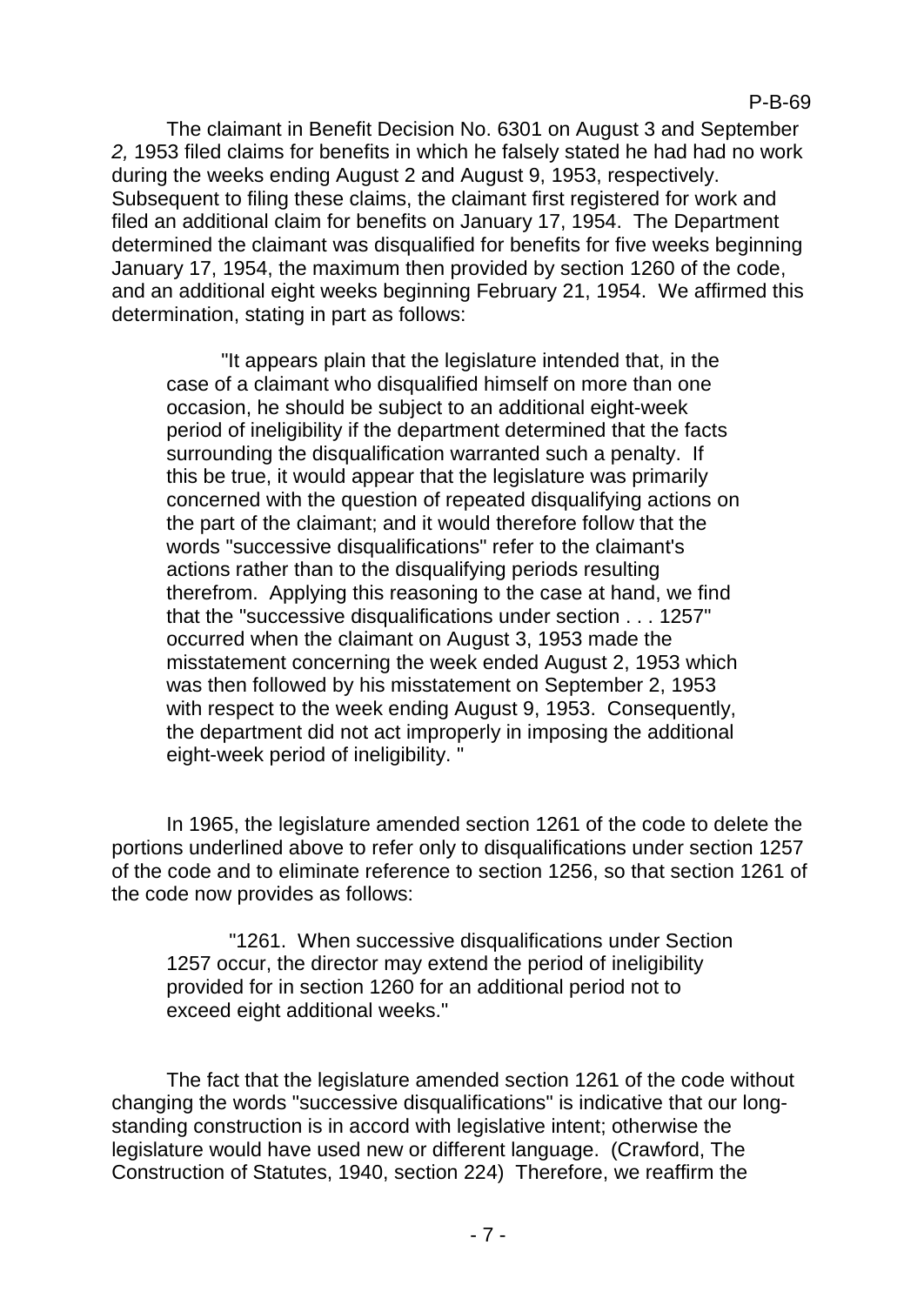position taken by this board in Benefit Decision No. 6301 that the words "successive disqualifications" as used in section 1261 of the code refer to the claimant's actions rather than to the disqualifying periods resulting therefrom.

In the present case, only one period of disqualification could be imposed under section 1260 of the code. However, because of the numerous disqualifying acts of the claimant under section 1257(a) of the code, we hold that section 1261 of the code permits the director of the Department to extend the period of ineligibility for one additional week or more weeks, up to and including eight weeks. We further hold that the facts and circumstances of this case justify the conclusion that the normal penalties are inadequate and that the director properly exercised his discretion in not only imposing an additional penalty but in imposing the maximum eight-week penalty provided in section 1261 of the code.

Section 1375 of the code provides as follows:

"1375. Any person who is overpaid any amount as benefits under this part is liable for the amount overpaid unless:

"(a) The overpayment was not due to fraud, misrepresentation or wilful nondisclosure on the part of the recipient, and

"(b) The overpayment was received without fault on the part of the recipient, and its recovery would be against equity and good conscience.''

Since the \$196 total benefits paid for the four-week period beginning April 6, 1969 through May 3, 1969 arose as a result of the claimant's false statements or wilful nondisclosure, that overpayment cannot be waived under section 1375 of the code. As the \$49 paid for the week beginning June 8, 1969 was properly received, that portion of the overpayment established by the Department is set aside.